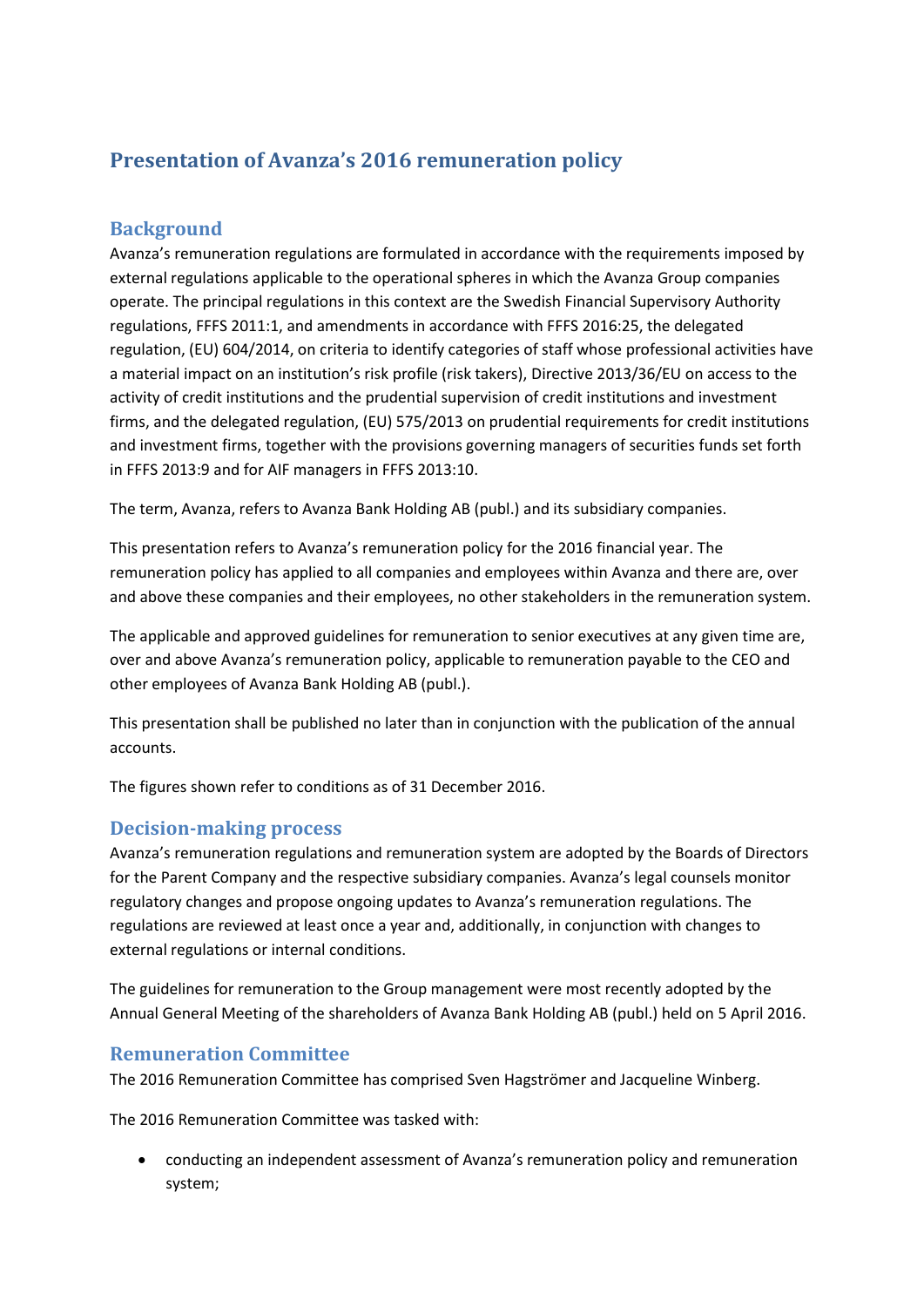- preparing the Board's resolution concerning guidelines for remuneration to the Group management;
- preparing the Board's resolution concerning measures for monitoring the implementation of Avanza's remuneration policy and remuneration system;
- preparing the Board's resolution concerning remuneration to senior executives;
- preparing the Board's resolution concerning remuneration to employees with overall responsibility for any of Avanza's control functions.

The preparation of the Board's resolutions takes into account the long-term interests of shareholders, investors and other stakeholders.

The Remuneration Committee has held 5 minuted meetings in 2016 and the members have also been in ongoing contact with each other.

No external consultants have been engaged for the drafting of the remuneration regulations.

### **Characteristics of the remuneration system**

Avanza's remuneration regulations are structured to encourage good performances and to attract new employees. They shall, at the same time, counteract excessive risk-taking and conflicts of interest and shall promote sound and efficient risk management.

#### **Balance between salary and variable remuneration**

Avanza endeavours to maintain a reasonable balance between an individual's fixed salary and variable remuneration, such that the fixed salary accounts for a sufficiently large share of the employee's total remuneration package that it is possible to set the variable remuneration at SEK 0.

The scale and cost of the capital required to conduct the operations and the risk that future income expectations cannot be realised shall be taken into account in conjunction with decisions on the percentage of the remuneration package that shall comprise variable remuneration. The risk that the variable remuneration may entail risks being taken in order to influence the period's profits, the scale and cost of the liquidity risk (the extra capital required to conduct the operations in question) shall also be taken into account.

The variable remuneration payable to an employee per annum shall never exceed 100% of the fixed annual salary for the employee in question.

#### **Criteria for fixed remuneration**

Fixed remuneration shall be determined in advance for the work that the employee is employed to perform and shall reflect relevant professional experience and organisational responsibility, as stated in the employee's contract of employment and job description.

#### **Criteria for variable remuneration**

The fundamental principle of Avanza's guidelines for remuneration states that only those employees who are members of the Group management and employees of the Brokerage and Corporate Finance sections shall be eligible to receive variable remuneration over and above their basic salary. No exceptions to this fundamental principle were approved for 2016. The variable remuneration,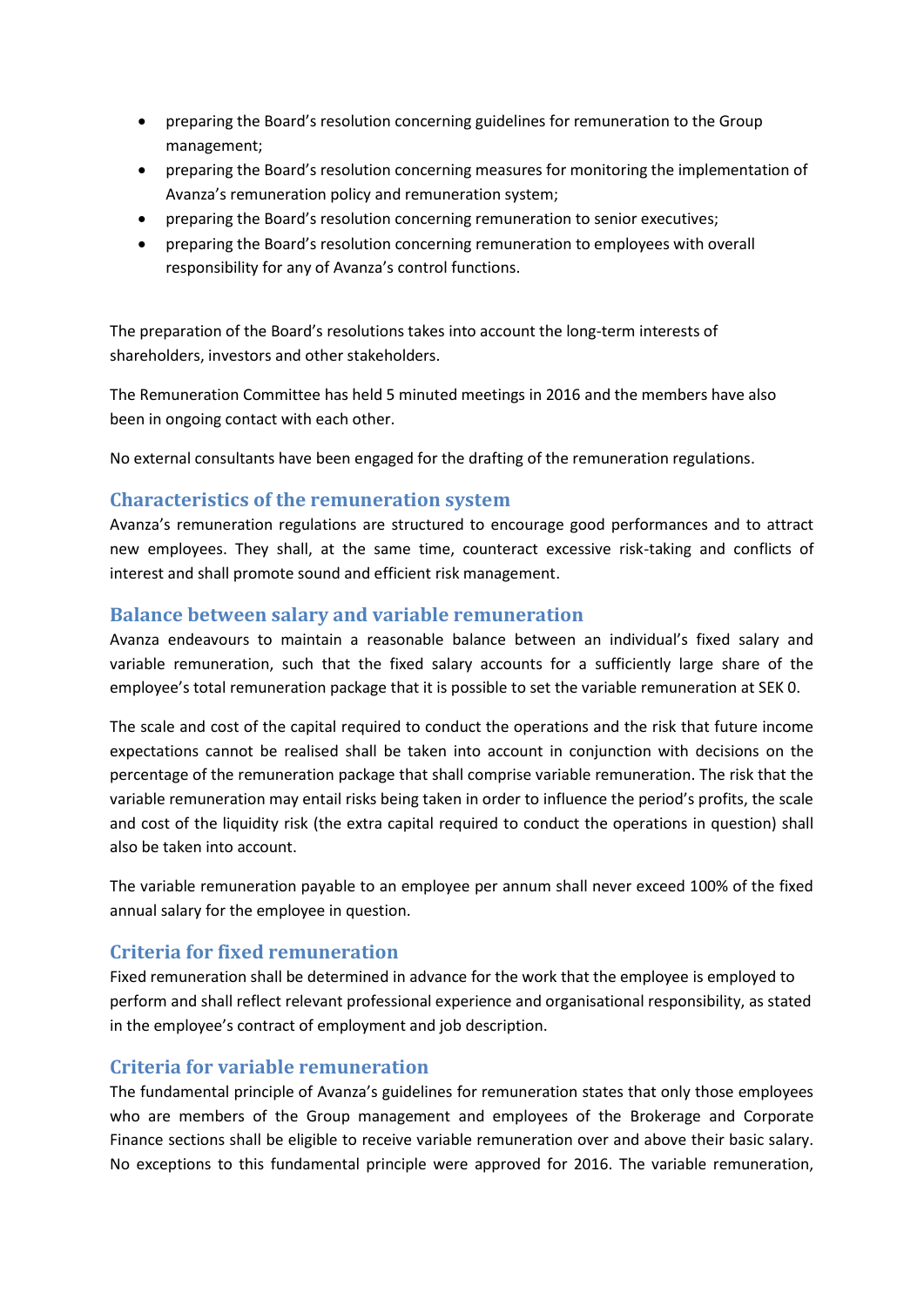which is not pre-determined either by amount or scale, is determined for every individual employee on the basis of a qualitative evaluation of the results of the employee's individual performance in relation to the individual goals set for that employee. The individual goals are based on the overall goals of the department and the company.

Both financial and non-financial criteria shall be taken into account when assessing the employee's results. If the results for Avanza are negative, the fundamental principle states that no variable remuneration shall be paid to the Group management employee for the calendar year in question.

The total variable remuneration disbursed to Avanza's employees may not be so large that it limits Avanza's ability to maintain an adequate capital base or, where necessary, to strengthen the capital base.

# **Basic principles for individual goals**

All employees have individual goals that are set for each year and which focus on the employee's primary duties. The individual goals shall be specific, quantifiable, accepted by both manager and employee, realistic but challenging, and time-limited. The individual goals shall reflect the overall goals of Avanza, which shall be broken down by the respective department and, ultimately, into individual goals.

# **Risk analysis**

Avanza's operations are characterised by a low level of risk-taking, and Avanza substantially reduces its risk exposure by avoiding such activities as proprietary trading.

All variable remuneration is determined in a discretionary manner on the basis of a qualitative assessment of individual performances in relation to individual goals. Avanza works actively to ensure that no individual goals, or the associated variable remuneration, encourage excessive risktaking. Avanza does not guarantee disbursement of any variable remuneration.

The Board conducts annual reviews and determinations to establish which employees may affect Avanza's risk level, based on an analysis that identifies the positions that may have a material impact on Avanza's risk profile.

#### **Risk takers**

Avanza has identified all employees on the basis of the following employee categories in that individuals in these positions have typically been adjudged to be capable of having a material impact on Avanza's risk profile:

- senior executives;
- employees with responsibility for control functions;
- other risk takers who are adjudged to be capable of having a material impact on Avanza's risk profile; and
- employees with a total remuneration package corresponding to the minimum that a Group management employee would receive for the same calendar year.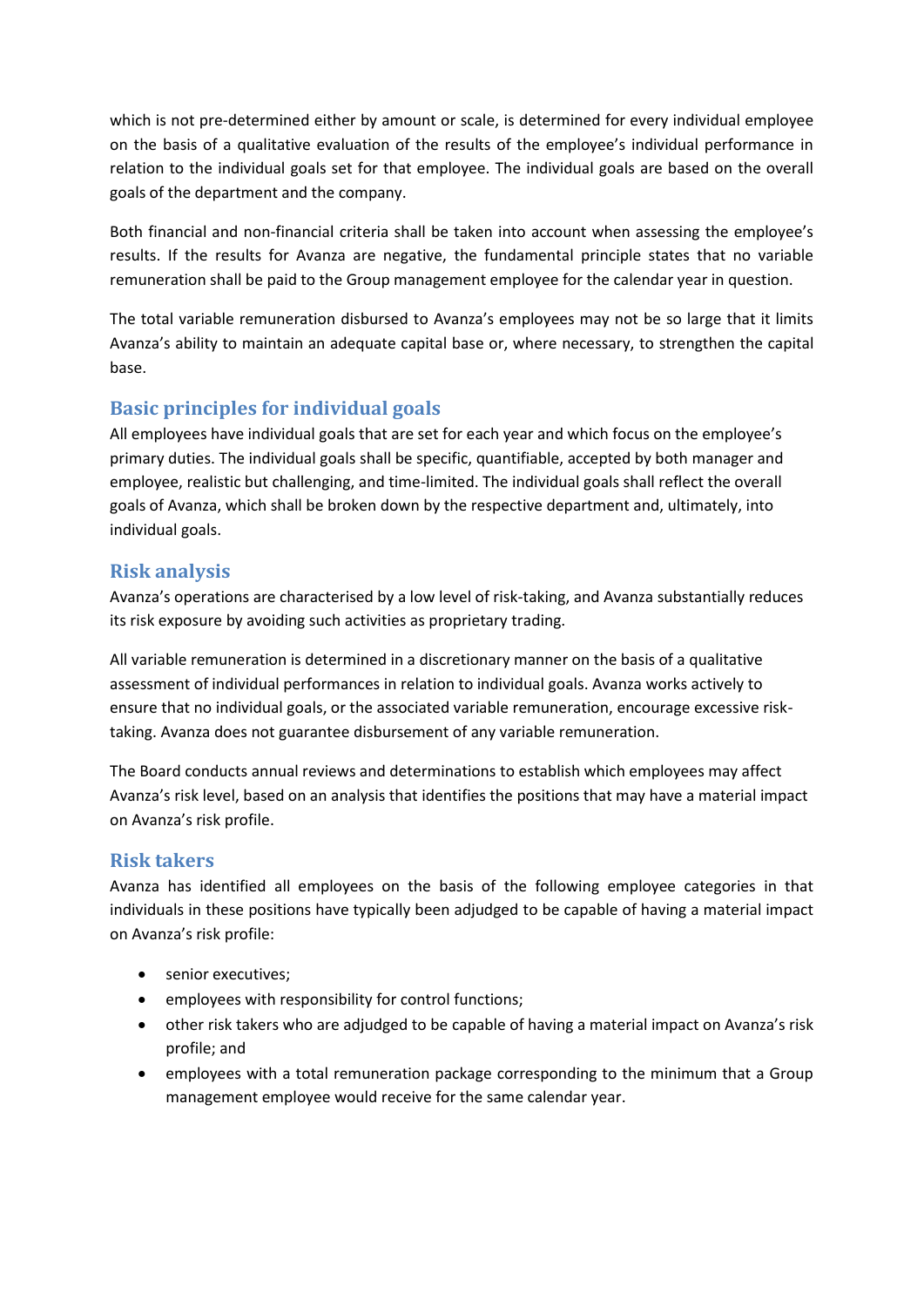## **Deferment and disbursal of variable remuneration**

The fundamental rule states that at least 40% of the variable remuneration to risk takers whose variable remuneration during the calendar year totals a minimum of SEK 100,000 shall be deferred for between three and five years before disbursement or before title transfers to the employee.

At least 60% of the variable remuneration to employees in a senior executive position and to other risk takers whose variable remuneration for the calendar year totals the average of the variable remuneration paid to the Group management for the same calendar year shall be deferred for between three and five years before disbursement or before title transfers to the employee.

When Avanza determines the percentage of the disbursement to be deferred and the period for which it is to be deferred, consideration shall be given to the company's business cycle, the risks entailed by the commercial operations, the employee's responsibilities and duties, and the size of the variable remuneration payment.

When determining the period for which disbursement is to be deferred, the scale of the employee's responsibilities and of the risk the employee may take shall be considered in relation to the point in time when such potential risks may materialise, together with the point in time when the long-term result can definitively be established. The aim is to ensure any risks have materialised before disbursement occurs.

Avanza disburses the retained portion of the remuneration once a year, evenly spread over the period for which the remuneration has been deferred (pro rata). The first payment may not be made until a year after the variable remuneration has been established.

#### **Criteria for disbursement of retained remuneration**

Retained variable remuneration will only be disbursed to the employee when such disbursement is justifiable with due consideration for Avanza's financial position and when it is motivated by Avanza's and the employee's results. Such remuneration may also be totally revoked.

Should it, furthermore, subsequently become apparent that a previous decision regarding variable remuneration to a risk taker was based on incorrect data, the decision shall be reviewed. An evaluation of the criteria that formed the basis for the original decision shall, therefore, be conducted in order to permit the identification of any such incorrect data prior to every occasion on which retained variable remuneration is to be disbursed. If a previously confirmed variable remuneration payment is revised after review, a reduction in the retained portion of the variable remuneration shall initially be effected. A reduction in the variable remuneration for the current calendar year is a secondary option, and, finally, a reduction in variable remuneration for future calendar years.

#### **Remuneration for 2016**

Avanza has carried the following remunerations as expenses for the 2016 financial year, broken down as follows:

Avanza does not steer its operations towards any specific products or areas; rather the Group as a whole comprises a single business area, and the amounts carried as expenses and shown below consequently refer to the Group as a whole.